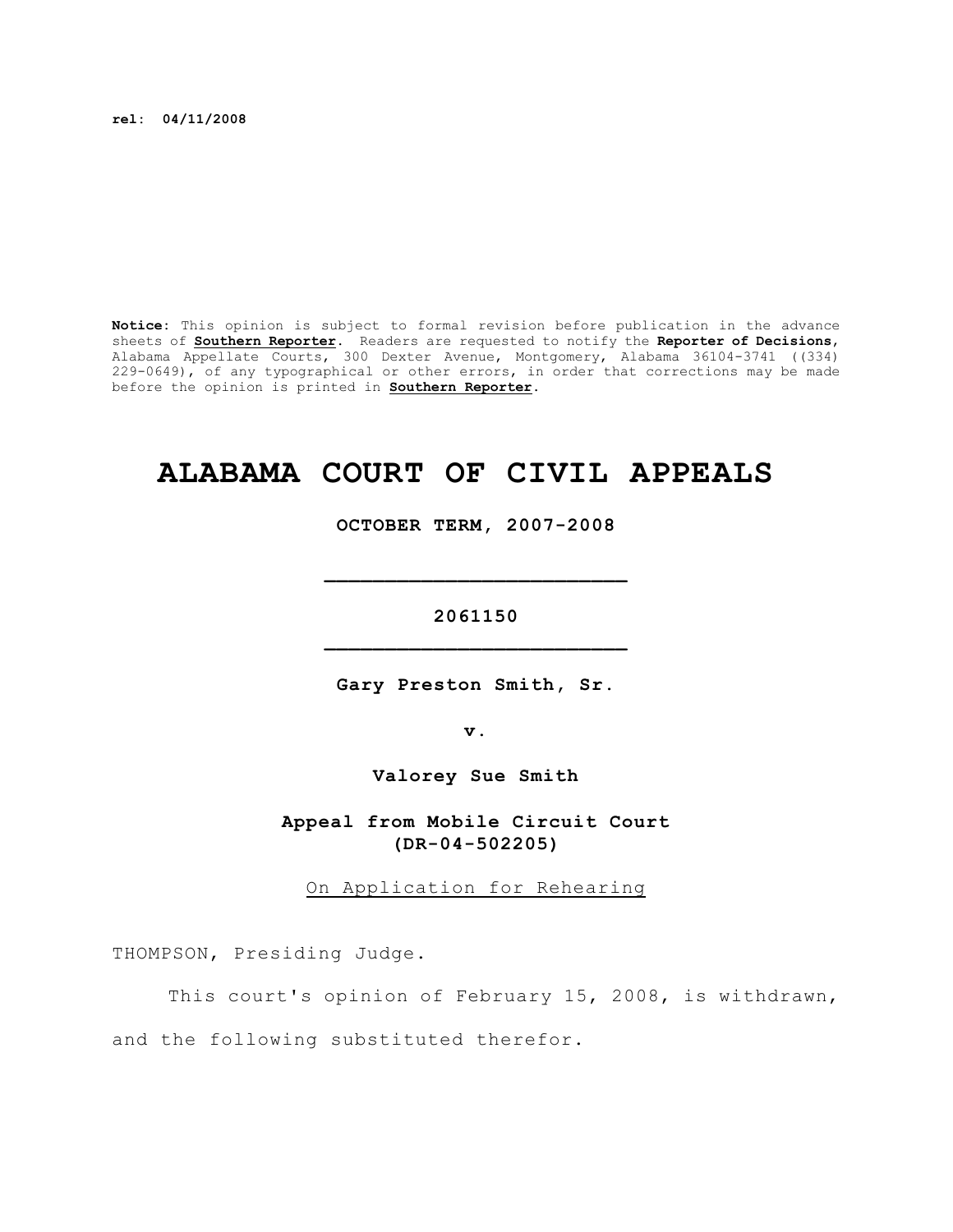Gary Preston Smith, Sr. ("the husband"), appeals from the trial court's January 30, 2007, judgment divorcing him from Valorey Sue Smith ("the wife"). The record shows that, on March 1, 2007, the husband filed a timely motion to alter, amend, or vacate the judgment pursuant to Rule 59(e), Ala. R. Civ. P. That motion was due to be denied by operation of law pursuant to Rule 59.1, Ala. R. Civ. P., on May 30, 2007.

On May 29, 2007, the parties filed a joint motion under Rule 59.1, requesting the trial court to extend the time for it to rule on the husband's postjudgment motion to June 8, 2007. The trial court granted the extension on May 30, 2007. On June 8, 2007, the parties again filed a joint motion requesting an extension of the time for the trial court to rule on the husband's postjudgment motion. The parties stated that they "agreed to an extension of time for the [trial] court to hold a hearing and rule on the pending motion[] to Alter, Amend or Vacate on or before July 12, 2007." The trial court granted that extension on June 11, 2007. The record shows that the husband's postjudgment motion was heard on July 9, 2007, and the trial court entered an order purporting to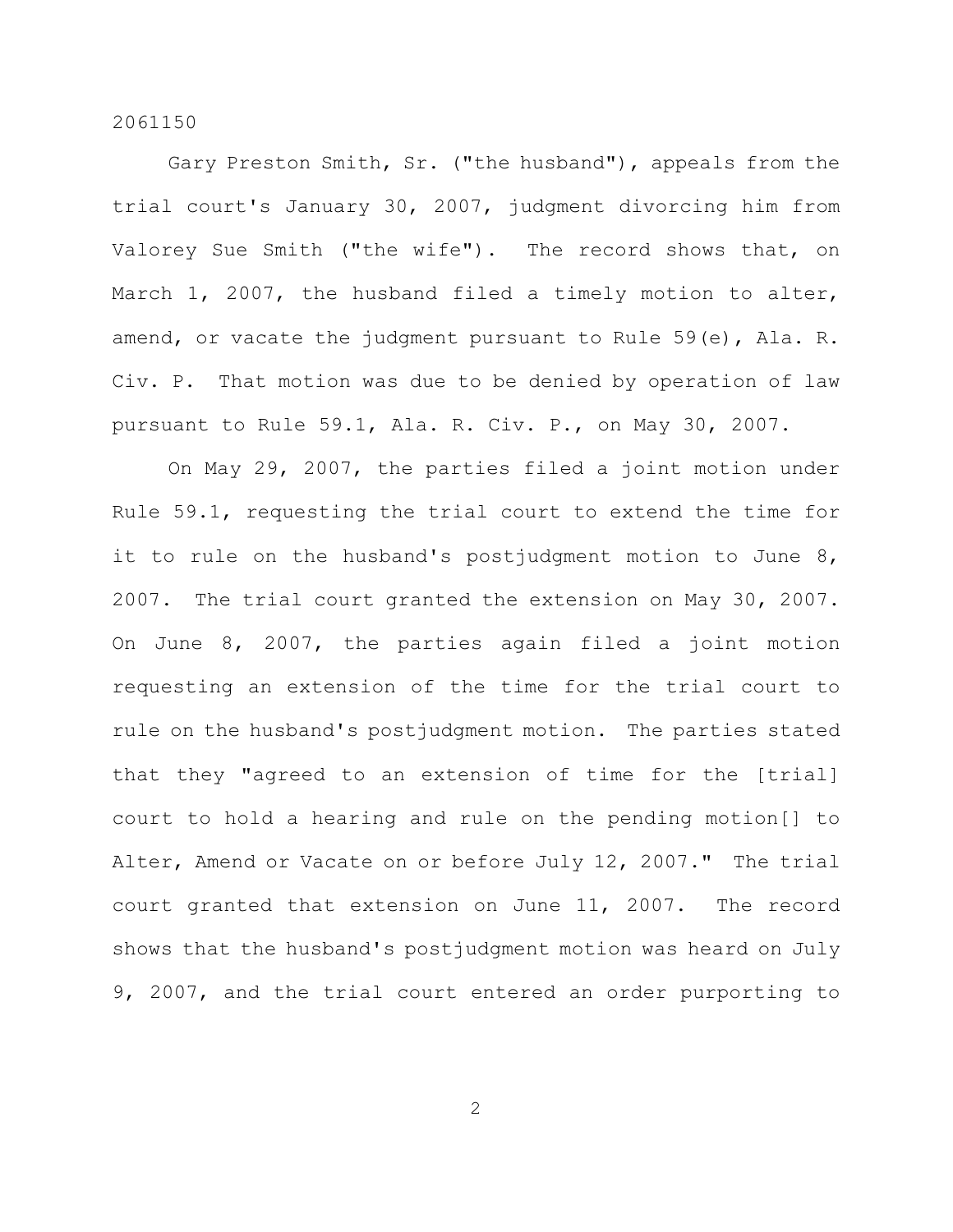deny it on July 30, 2007. The husband filed a notice of appeal on September 8, 2007.

At the very latest, the husband's postjudgment motion was denied by operation of law on July 12, 2007, pursuant to Rule 59.1 and the parties' agreement. The husband had 42 days from that date--i.e., until August 23, 2007--to appeal. Rule 4(a)(1), Ala. R. App. P. The husband appealed on September 8, 2007, after the time allowed by Rule  $4(a)(1)$ . Accordingly, the husband's appeal is untimely. This court must dismiss an untimely appeal. See Rule 2(a)(1), Ala. R. App. P. ("An appeal shall be dismissed if the notice of appeal was not timely filed to invoke the jurisdiction of the appellate court."); Rudd v. Rudd, 467 So. 2d 964, 965 (Ala. Civ. App. 1985)("The timely filing of [a] notice of appeal is a jurisdictional act.").

Based on the foregoing, we issued an opinion dismissing the husband's appeal on February 15, 2008. On February 28, 2008, the husband filed a motion requesting the trial court to "correct the record nunc pro tunc." In that motion, the husband stated, in relevant part:

"1. That the parties, both [the wife] and [the husband] in conjunction with the trial court agreed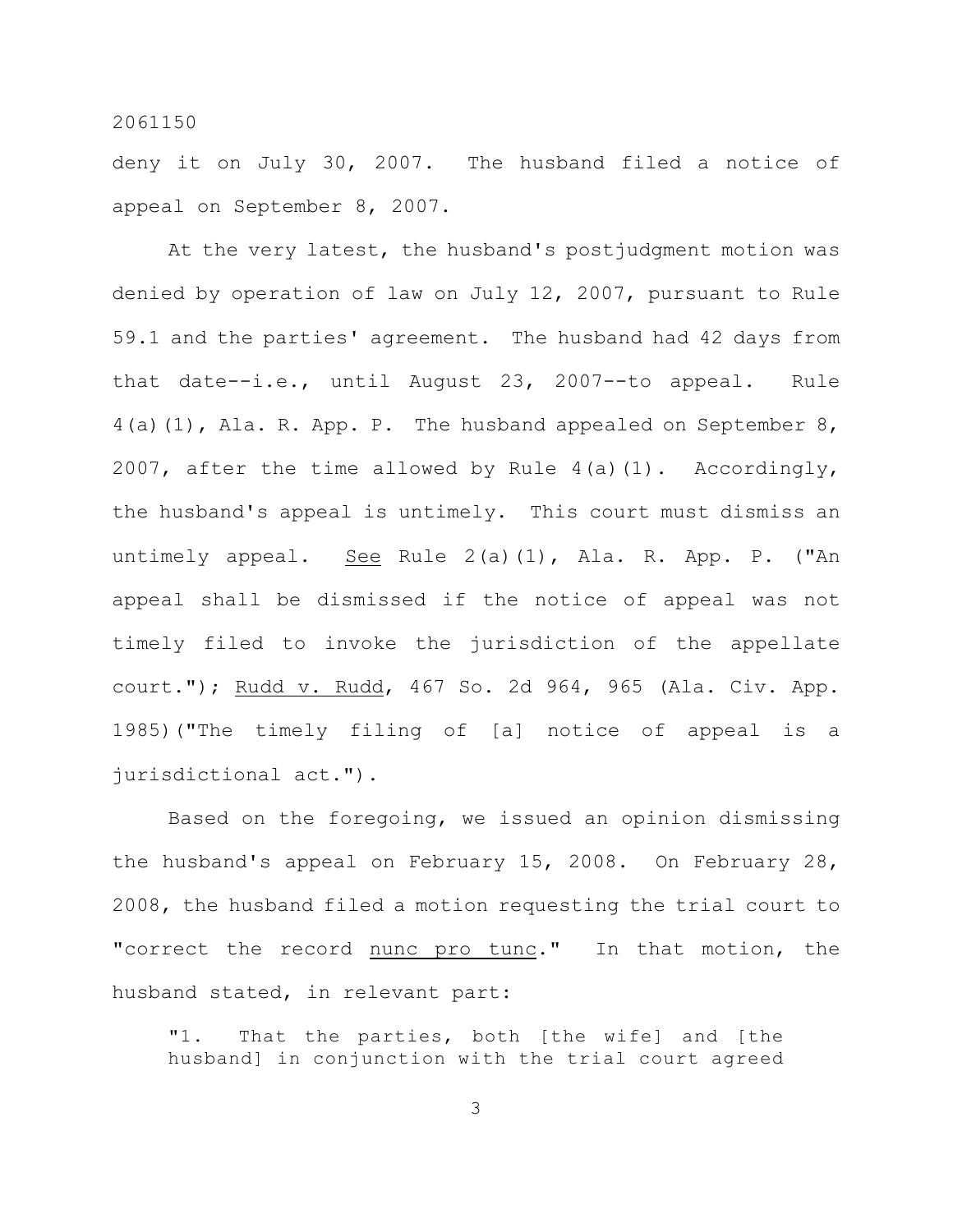to continue the hearing on the post judgment motion[] pursuant to Rule 59, [Ala. R. Civ. P.], to a date certain beyond the ninety (90) days to the date of July 30, 2007.

"2. That this was the second setting beyond the ninety (90) day period.

"3. That through inadvertence and/or clerical error, the agreement of the parties to the date certain along with the trial court's agreement to the date are not reflected in the docket sheet entries nor otherwise reflected in the record.

"4. That this error is not the fault of either party and the ends of justice require that this correction take place.

"5. That counsel for the [wife] agrees that this was the agreement of the parties and the court at the time the hearing was reset."

The trial court granted the motion on February 28, 2008, and purported to correct the record, nunc pro tunc, to show that, by agreement of the parties, the hearing on the husband's postjudgment motion was reset to July 30, 2007. The husband then supplemented the record on appeal and filed an application for rehearing requesting that we find his appeal timely, based on the trial court's February 28, 2008, order.

"The trial court's authority to enter a Rule 60(a)[, Ala. R. Civ. P.,] order or a judgment nunc pro tunc is not unbridled. Merchant v. Merchant, 599 So. 2d 1198 (Ala. Civ. App. 1992). It cannot be used to enlarge or modify a judgment or to make a judgment say something other than what was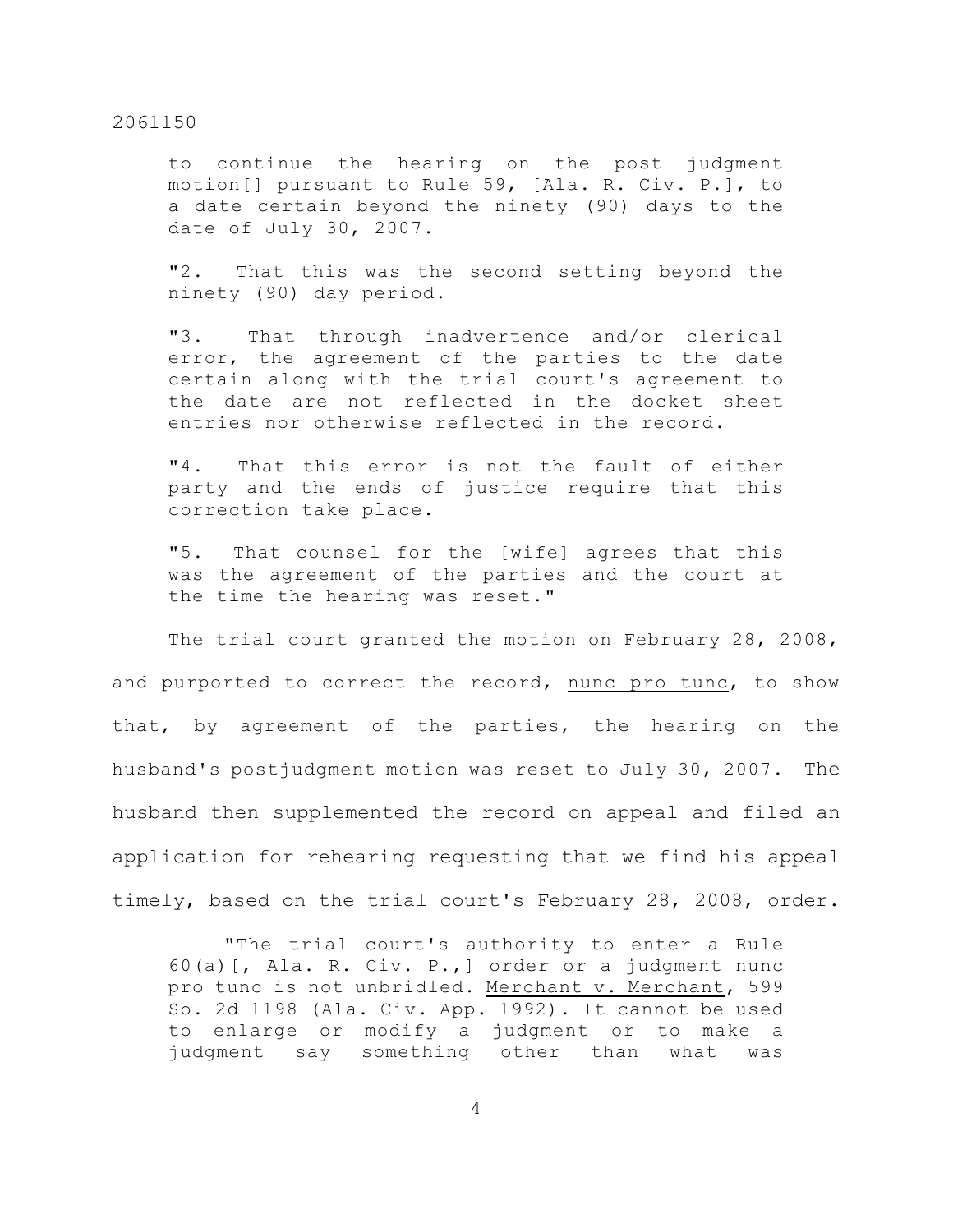originally said. Michael [v. Michael, 454 So. 2d 1035 (Ala. Civ. App. 1984)]."

McGiboney v. McGiboney, 679 So. 2d 1066, 1068 (Ala. Civ. App. 1995).

"It is important to note that the object of a judgment nunc pro tunc or motion under rule 60(a)[, Ala. R. Civ. P.,] is to make the judgment or record speak the truth. Ward v. Ullery, 442 So. 2d 99 (Ala. Civ. App. 1983). It cannot be used to modify or enlarge a judgment nor to make the judgment say something other than what was originally pronounced. Tombrello Coal Co. v. Fortenberry, 248 Ala. 640, 29 So. 2d 125 (1947); 11 C. Wright & A. Miller, Federal Practice and Procedure § 2854 (1973)."

Michael v. Michael, 454 So. 2d 1035, 1037 (Ala. Civ. App. 1984).

Rule 59.1, Ala. R. Civ. P., requires that an agreement to extend the trial court's time to rule on a postjudgment motion be express and appear of record. The original record on appeal shows that the parties agreed, in writing and with the trial court's approval, to extend the time for the trial court to hear and rule on the husband's postjudgment motion to July 12, 2007. The February 28, 2008, order substantively changes that agreement to reflect an entirely different date--i.e., July 30, 2007. The February 28, 2008, order thus impermissibly modified the record to say something other than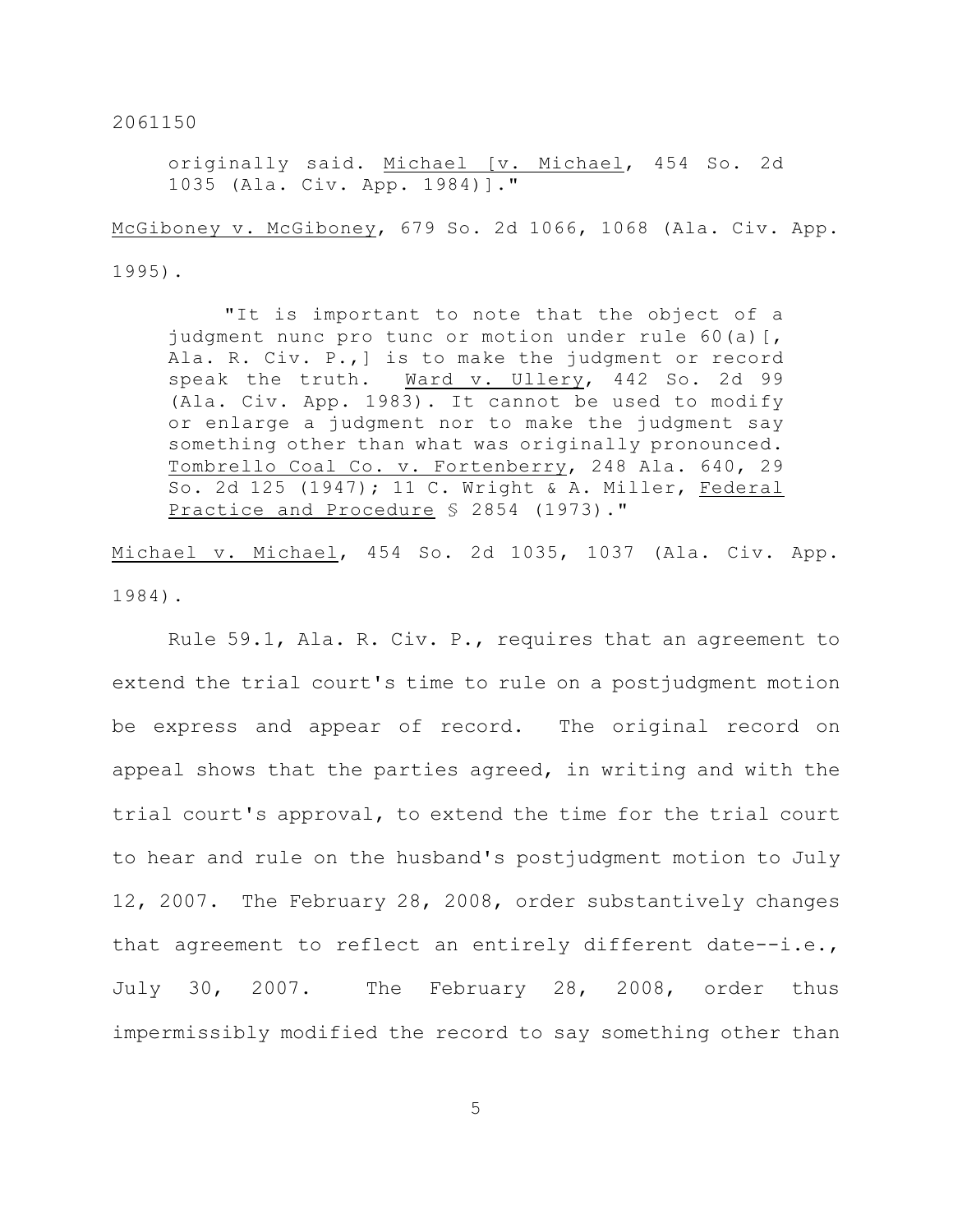what was originally pronounced. Accordingly, we overrule the husband's application for rehearing and again dismiss the appeal.

OPINION OF FEBRUARY 15, 2008, WITHDRAWN; OPINION SUBSTITUTED; APPLICATION FOR REHEARING OVERRULED; APPEAL DISMISSED.

Bryan, Thomas, and Moore, JJ., concur.

Pittman, J., concurs specially.